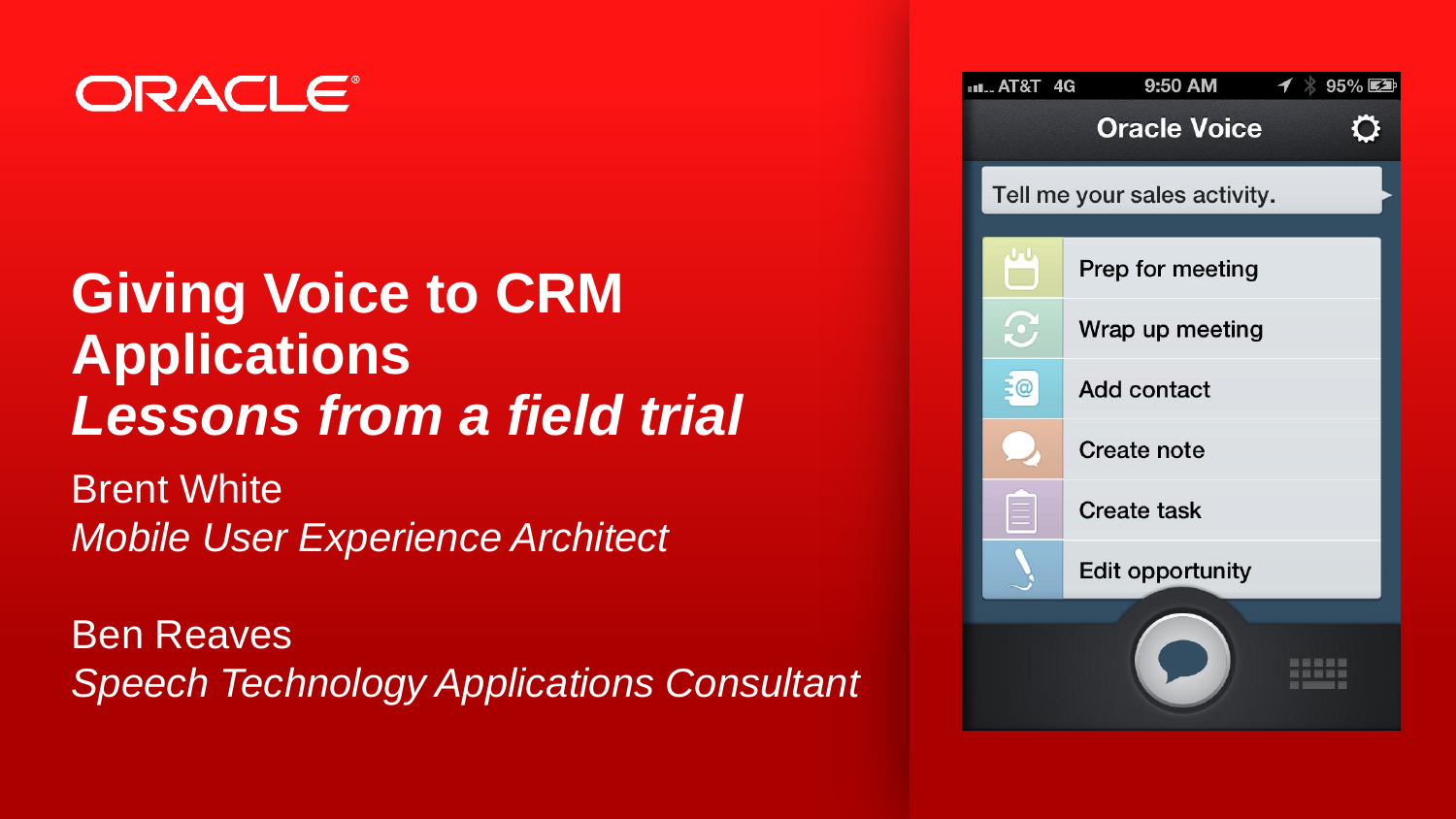### 2 | Copyright © 2013, Oracle and/or its affiliates. All rights reserved.

# **Background**

Oracle Voice

- **Sales reps must document customer interactions** 
	- Notes, contacts, follow up tasks, scheduling
- **Reps carry tablets and smartphones**
- **Apps on mobile devices are inefficient for entering data**
- Details are lost when interactions are entered at the end of the day



ORACLE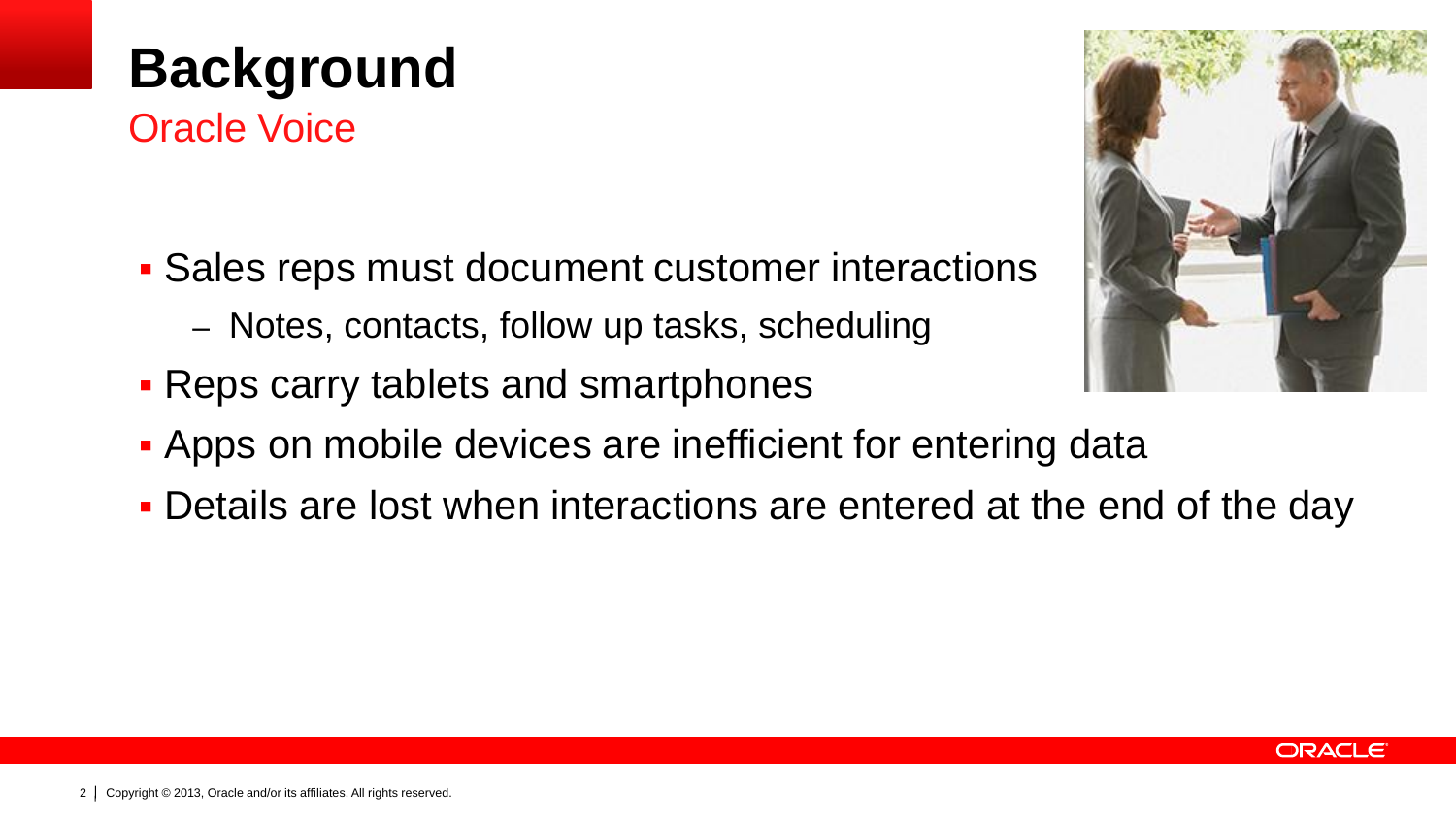

# Oracus Maria Say Create International **READER** Ready The and Street

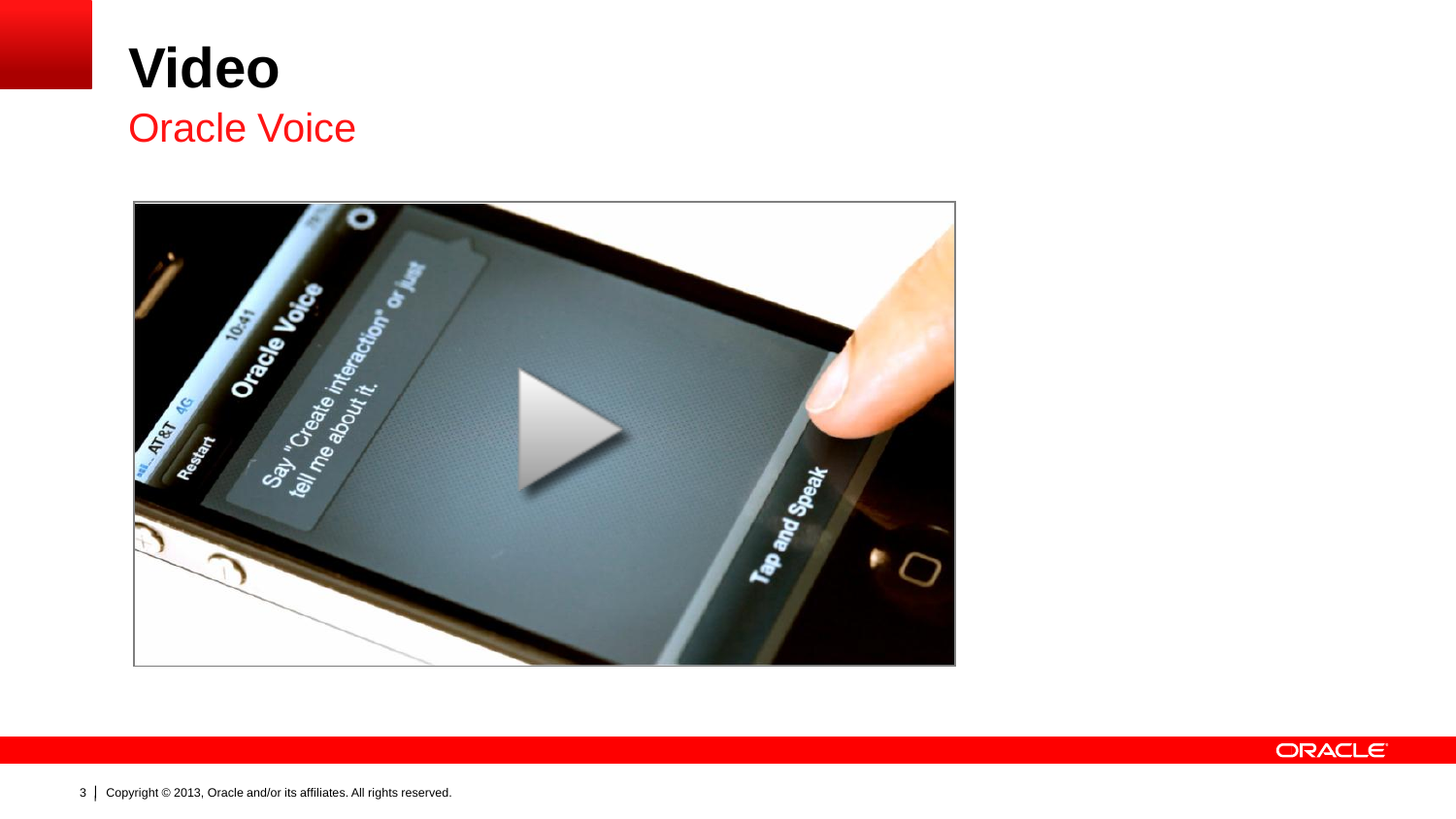

**ORACLE**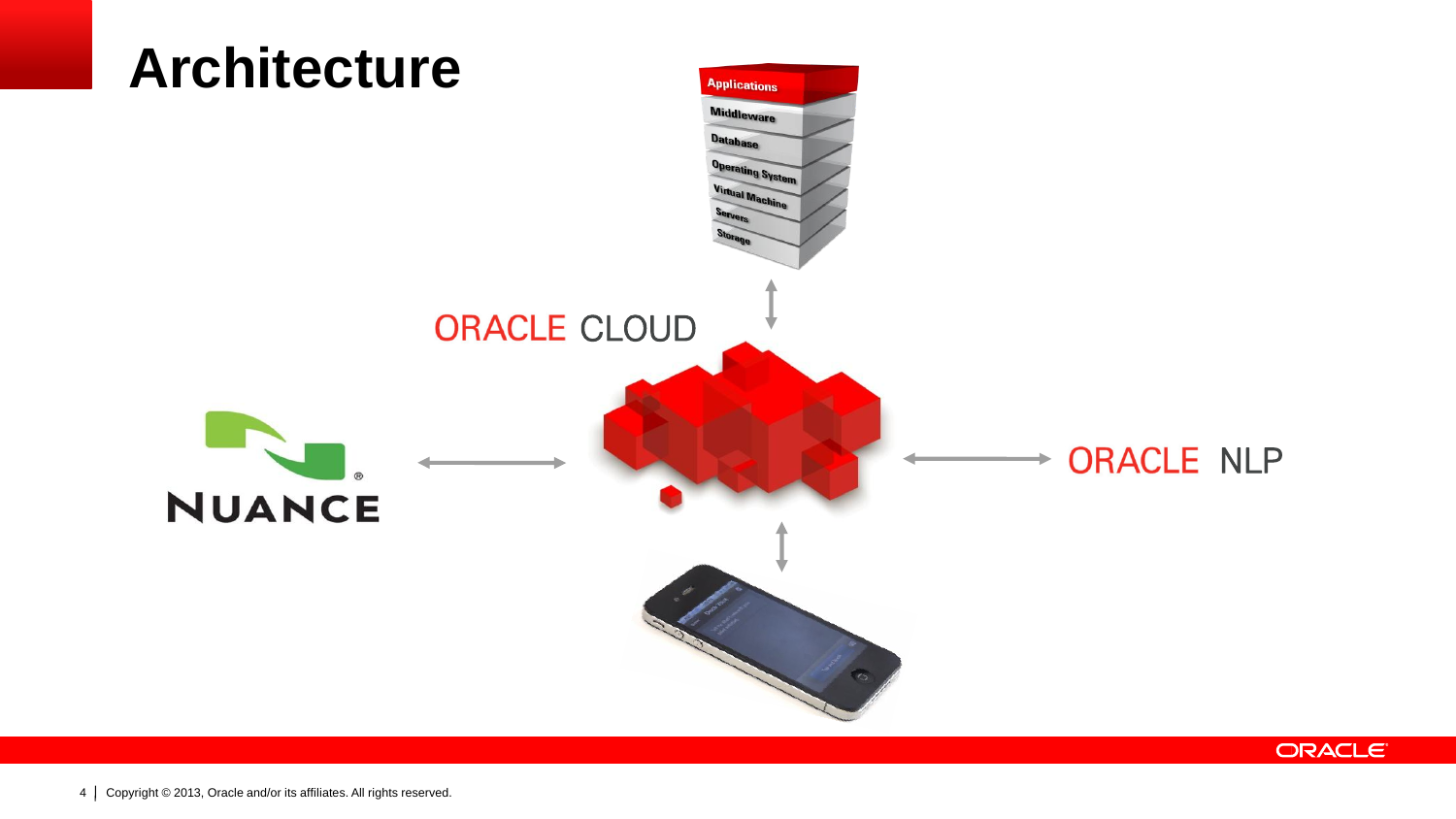### **Research Methodology**

#### Oracle Voice

| <b>Method</b>                | <b>Location</b>             | <b>N</b> Participants |
|------------------------------|-----------------------------|-----------------------|
| Paper Prototype              | <b>Oracle Usability Lab</b> | 6                     |
| <b>Structured Interviews</b> | <b>Remote Sessions</b>      | 15                    |
| <b>Usability Study</b>       | <b>Oracle Usability Lab</b> | 6                     |







**State** 

Engineer of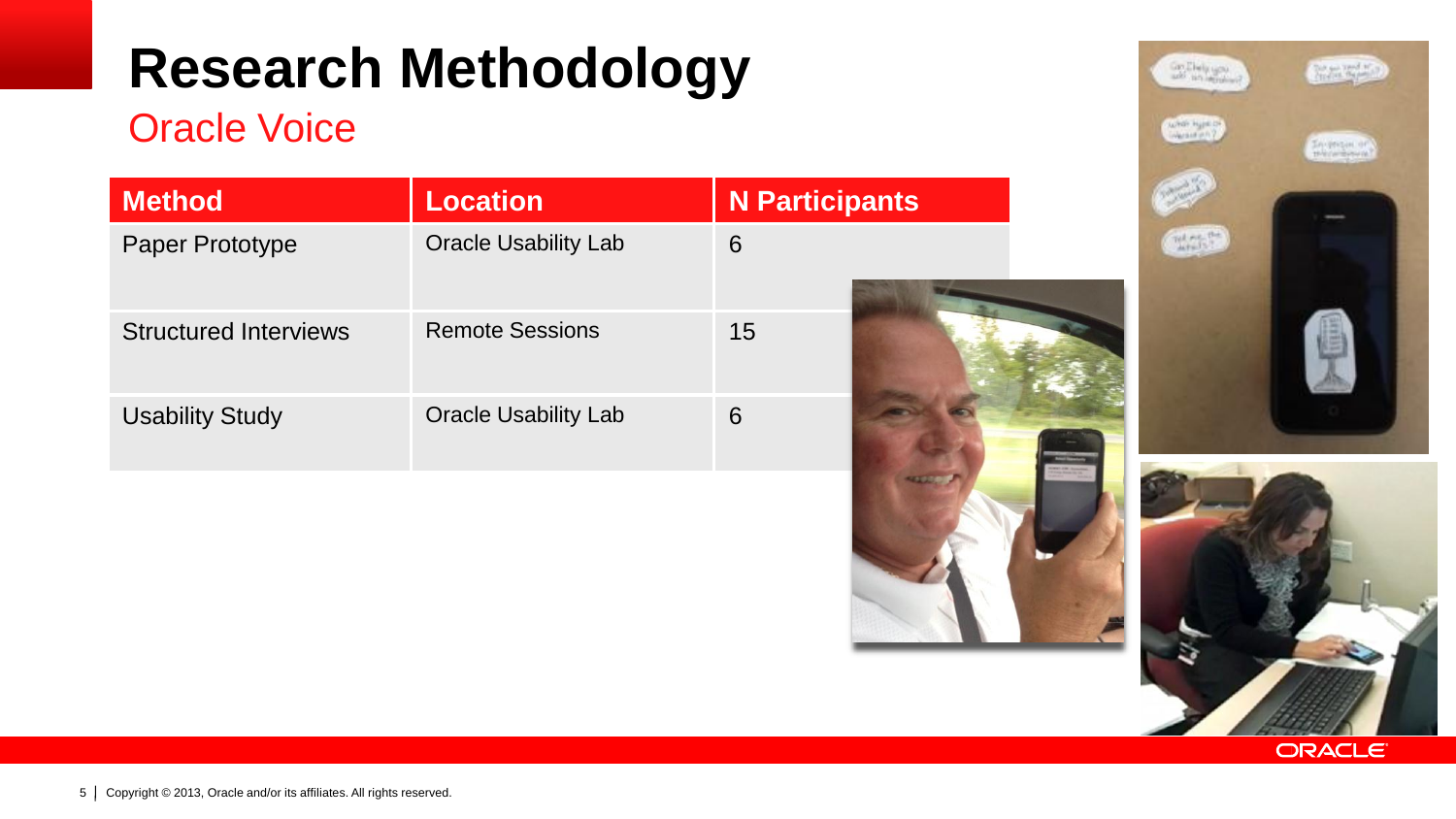# **Findings**

### Oracle Voice

| <b>Instrument &amp;</b><br><b>Method</b>                 | <b>Key Findings</b>                                                                |  |
|----------------------------------------------------------|------------------------------------------------------------------------------------|--|
| Paper Prototype:<br><b>Lab Usability Study</b>           | Sales terms vary by user                                                           |  |
|                                                          | Conversation length preference                                                     |  |
|                                                          | Work process                                                                       |  |
| <b>Functional Prototype:</b><br><b>Remote Interviews</b> | Environment problems related to noise, performance & 3 <sup>rd</sup> party devices |  |
|                                                          | Proper noun problem                                                                |  |
|                                                          | Identified missing functionality                                                   |  |
| <b>Functional Prototype:</b><br>Lab Usability Study      | The system misunderstood intent (and participant didn't realize it)                |  |
|                                                          | Microphone interaction was a problem                                               |  |
|                                                          | Off screen help section was of minimal value                                       |  |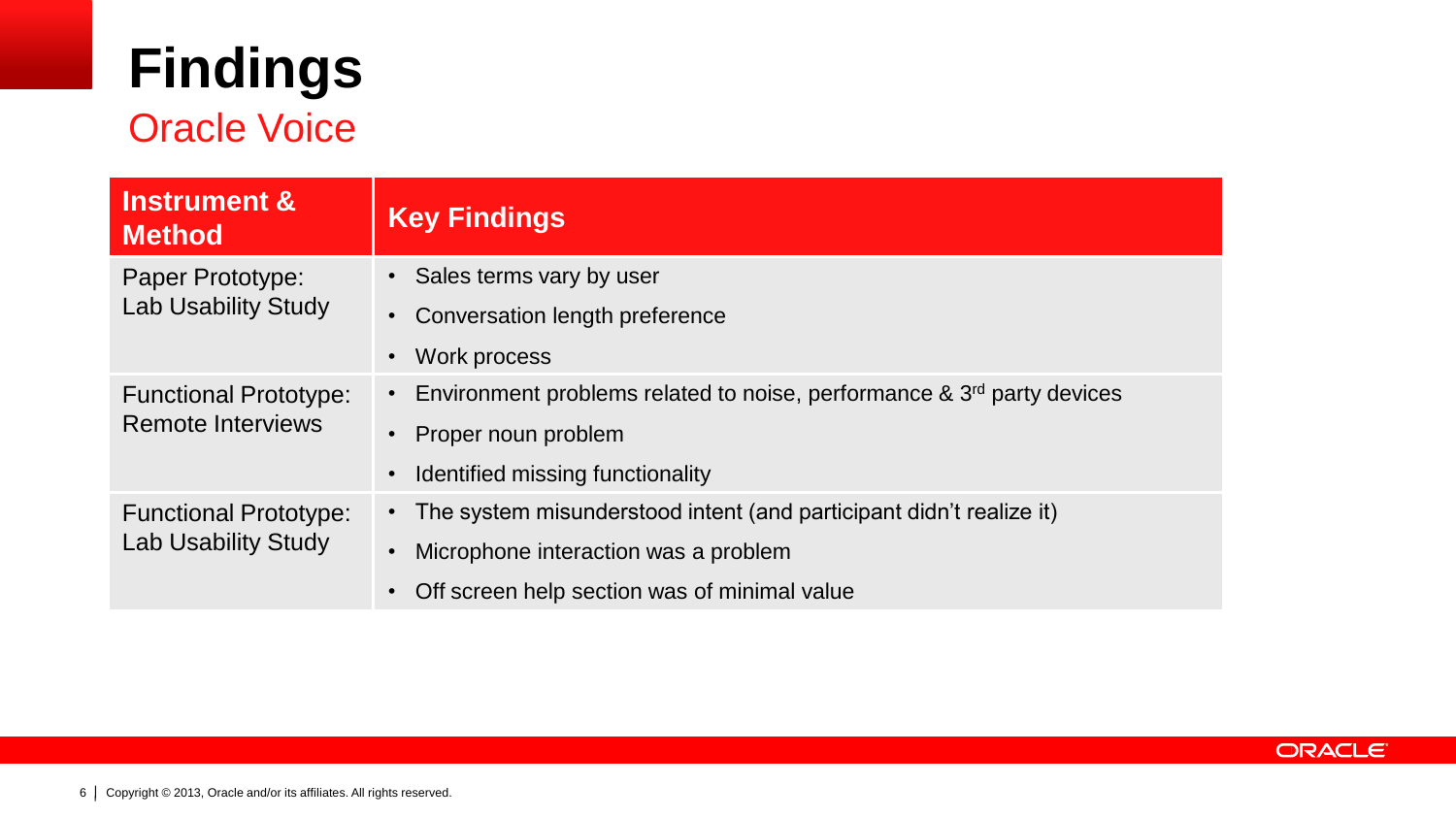

#### User Interface

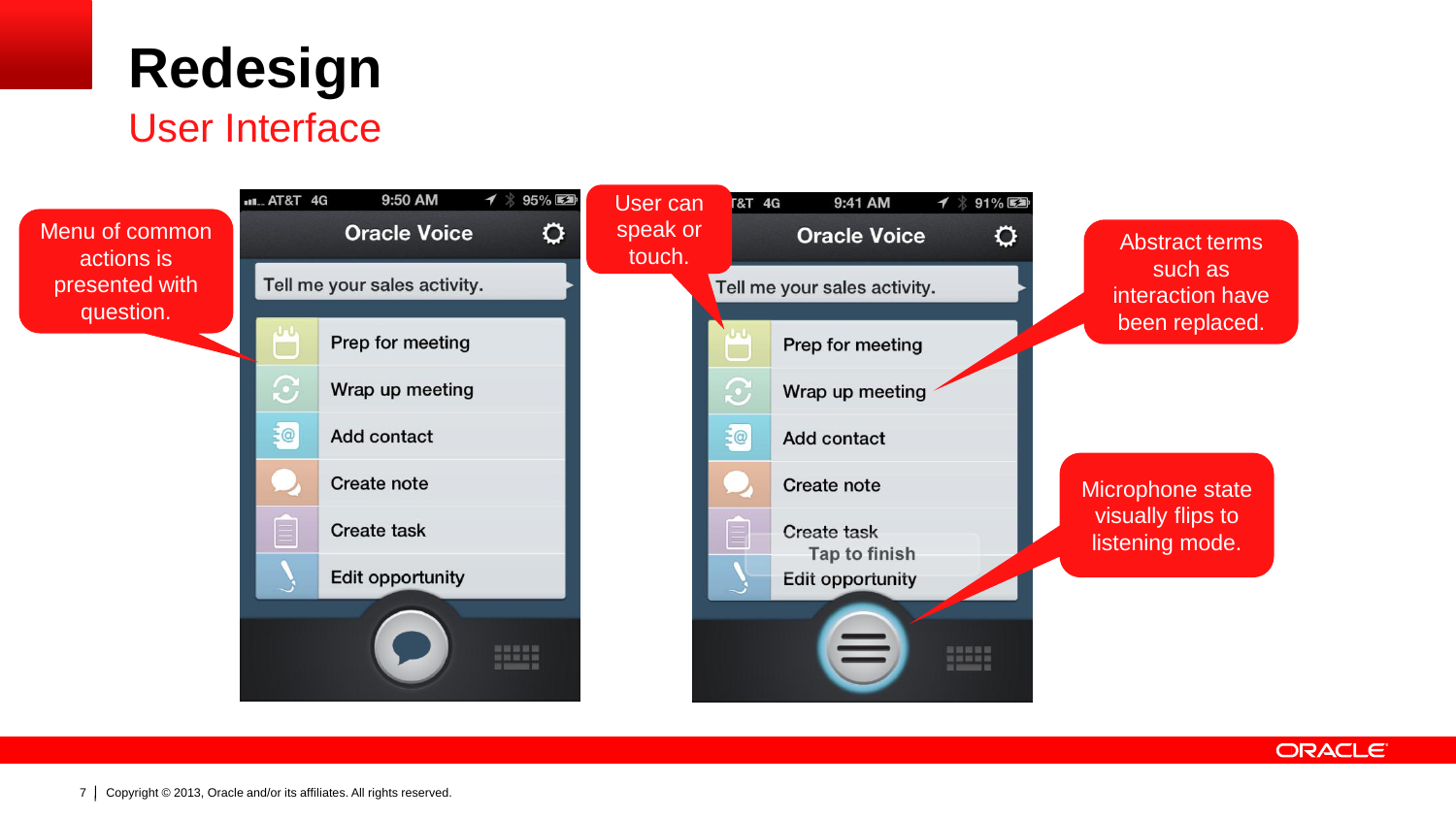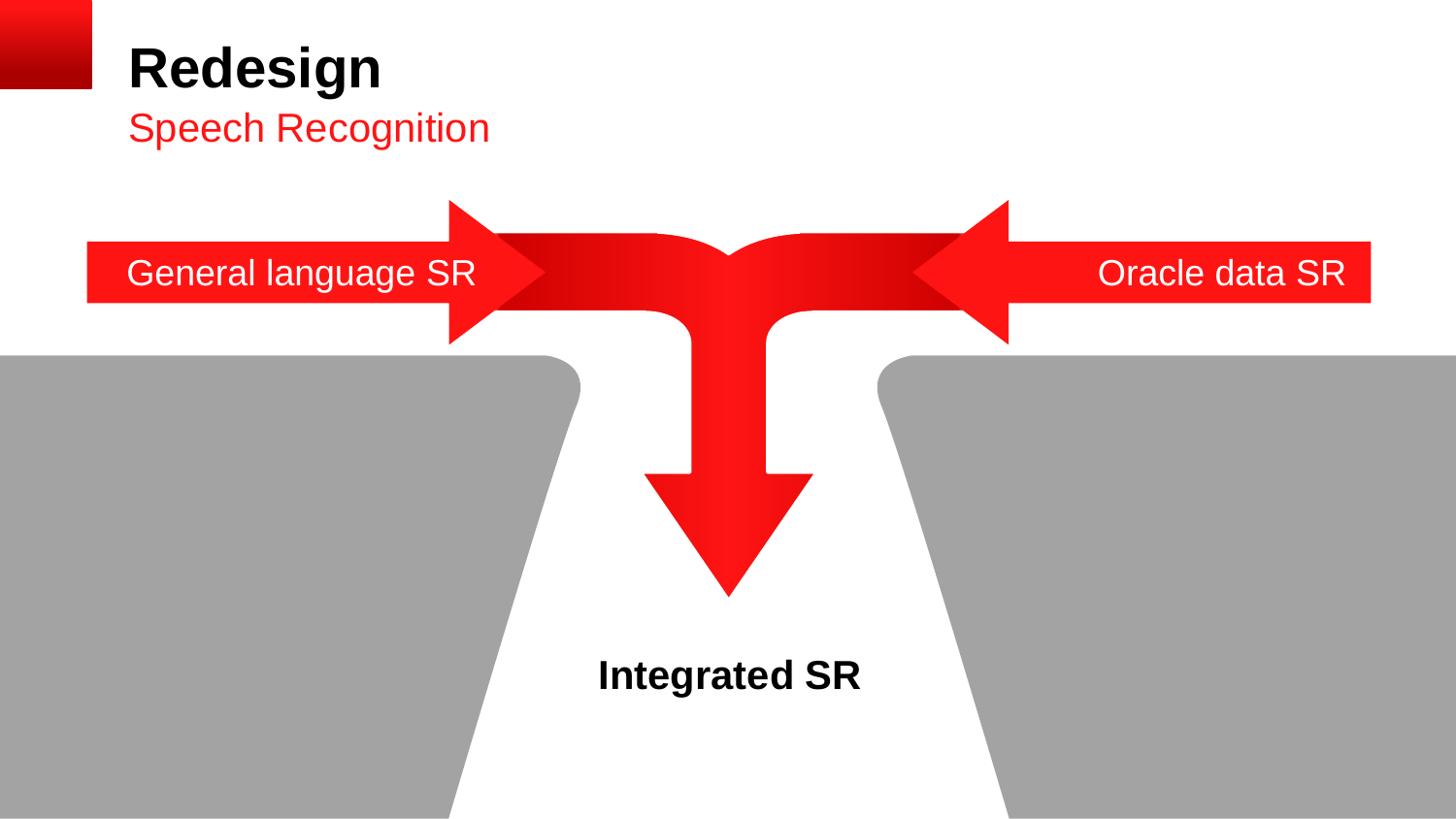

Oracle Voice

- A quick prototype development cycle to field study brings key issues to the surface.
- Understand how the speech recognition and NLP technologies affect the user experience. You might have to design around them.
- Multiple research methods provide comprehensive understanding of user experience issues.
- Focus on deep knowledge of a specific domain.